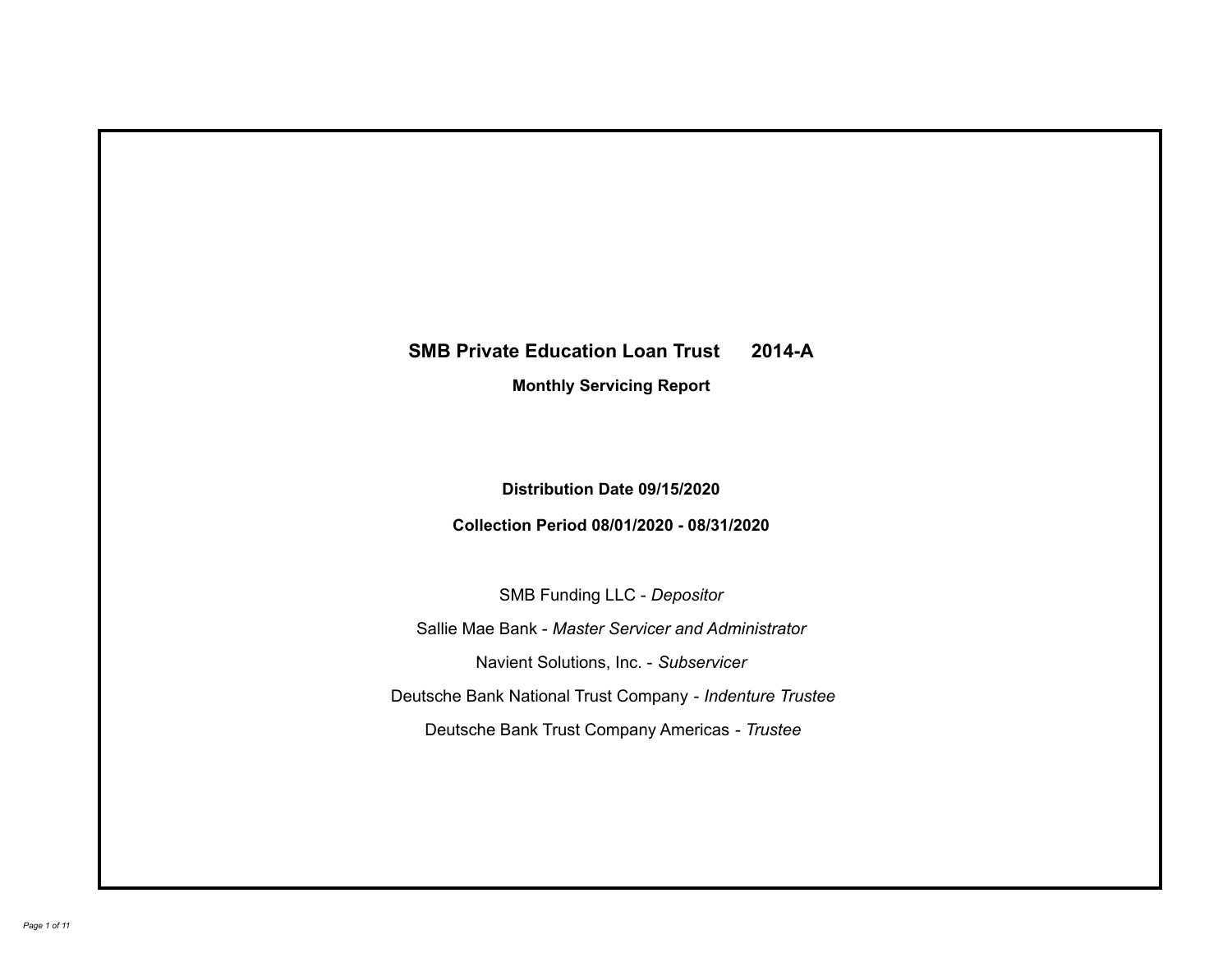|  | в. | <b>Deal Parameters</b> |  |
|--|----|------------------------|--|
|--|----|------------------------|--|

| Α       | <b>Student Loan Portfolio Characteristics</b>   |                   | 08/07/2014       | 07/31/2020       | 08/31/2020       |
|---------|-------------------------------------------------|-------------------|------------------|------------------|------------------|
|         | <b>Principal Balance</b>                        |                   | \$361,523,983.59 | \$152,841,680.22 | \$150,537,552.41 |
|         | Interest to be Capitalized Balance              |                   | 17,313,307.43    | 2,331,161.03     | 2,342,120.87     |
|         | Pool Balance                                    |                   | \$378,837,291.02 | \$155,172,841.25 | \$152,879,673.28 |
|         | Weighted Average Coupon (WAC)                   |                   | 7.81%            | 7.83%            | 7.84%            |
|         | Weighted Average Remaining Term                 |                   | 138.29           | 173.41           | 174.04           |
|         | Number of Loans                                 |                   | 33,555           | 14,084           | 13,879           |
|         | Number of Borrowers                             |                   | 26,651           | 11,124           | 10,955           |
|         | Pool Factor                                     |                   |                  | 0.409602869      | 0.403549695      |
|         | Since Issued Total Constant Prepayment Rate (1) |                   |                  | 7.55%            | 7.49%            |
| $\sf B$ | <b>Debt Securities</b>                          | <b>Cusip/Isin</b> | 08/17/2020       |                  | 09/15/2020       |
|         | A <sub>2</sub> A                                | 784456AB1         | \$10,820,768.36  |                  | \$10,018,936.81  |
|         | A <sub>2</sub> B                                | 784456AC9         | \$10,820,768.35  |                  | \$10,018,936.80  |
|         | A3                                              | 784456AD7         | \$50,000,000.00  |                  | \$50,000,000.00  |
|         | В                                               | 784456AE5         | \$36,000,000.00  |                  | \$36,000,000.00  |
|         | C                                               | 784456AF2         | \$42,000,000.00  |                  | \$42,000,000.00  |
|         |                                                 |                   |                  |                  |                  |
| C       | <b>Certificates</b>                             | <b>Cusip/Isin</b> | 08/17/2020       |                  | 09/15/2020       |
|         | <b>Excess Distribution</b>                      | 784456105         | \$100,000.00     |                  | \$100,000.00     |
|         |                                                 |                   |                  |                  |                  |
| D       | <b>Account Balances</b>                         |                   | 08/17/2020       |                  | 09/15/2020       |
|         | Reserve Account Balance                         |                   | \$958,735.00     |                  | \$958,735.00     |
|         |                                                 |                   |                  |                  |                  |
| E       | <b>Asset / Liability</b>                        |                   | 08/17/2020       |                  | 09/15/2020       |
|         | Overcollateralization Percentage *              |                   | 30.63%           |                  | 30.64%           |
|         | Specified Overcollateralization Amount *        |                   | \$46,551,852.38  |                  | \$45,863,901.98  |
|         | Actual Overcollateralization Amount *           |                   | \$47,531,304.54  |                  | \$46,841,799.67  |

\* Based on the Rated debt securities (Class A and Class B Bonds)

(1) Since Issued Total CPR calculations found in monthly servicing reports issued on or prior to September 15, 2015 originally included loans that were removed from the pool by the sponsor because they became ineligible for the pool between the cut-off date and settlement date. On October 5, 2015, Since Issued Total CPR calculations were revised to exclude these loans and all prior monthly servicing reports were restated. For additional information, see 'Since Issued CPR Methodology' found on page 11 of this report.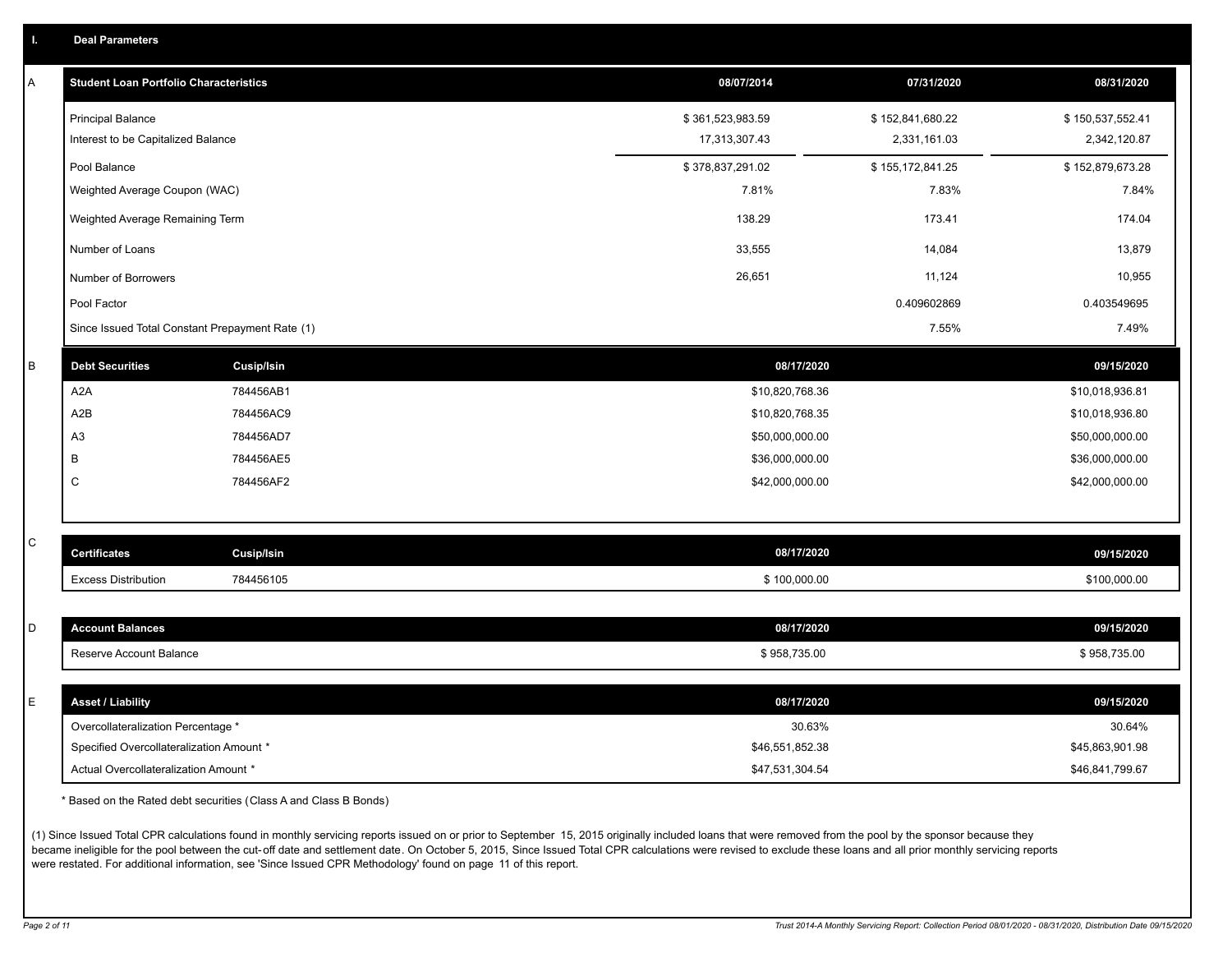### **II. 2014-A Trust Activity 08/01/2020 through 08/31/2020**

| Α           | <b>Student Loan Principal Receipts</b>                           |                |
|-------------|------------------------------------------------------------------|----------------|
|             | <b>Borrower Principal</b>                                        | 2,295,240.48   |
|             | <b>Consolidation Activity Principal</b>                          | 0.00           |
|             | Seller Principal Reimbursement                                   | 0.00           |
|             | Servicer Principal Reimbursement                                 | 0.00           |
|             | Delinquent Principal Purchases by Servicer                       | 0.00           |
|             | <b>Other Principal Deposits</b>                                  | 0.00           |
|             | <b>Total Principal Receipts</b>                                  | \$2,295,240.48 |
| B           | <b>Student Loan Interest Receipts</b>                            |                |
|             | Borrower Interest                                                | 755,883.22     |
|             | <b>Consolidation Activity Interest</b>                           | 0.00           |
|             | Seller Interest Reimbursement                                    | 0.00           |
|             | Servicer Interest Reimbursement                                  | (1,833.70)     |
|             | Delinquent Interest Purchases by Servicer                        | 0.00           |
|             | <b>Other Interest Deposits</b>                                   | 4,058.04       |
|             | <b>Total Interest Receipts</b>                                   | \$758,107.56   |
| C           | <b>Recoveries on Realized Losses</b>                             | \$53,621.19    |
| D           | <b>Investment Income</b>                                         | \$64.38        |
| Е           | <b>Funds Borrowed from Next Collection Period</b>                | \$0.00         |
| F           | <b>Funds Repaid from Prior Collection Period</b>                 | \$0.00         |
| G           | Loan Sale or Purchase Proceeds                                   | \$0.00         |
| н           | Initial Deposits to Collection Account                           | \$0.00         |
|             | <b>Excess Transferred from Other Accounts</b>                    | \$0.00         |
| J           | <b>Borrower Benefit Reimbursements</b>                           | \$0.00         |
| Κ           | <b>Gross Swap Receipt</b>                                        | \$0.00         |
| L           | <b>Other Deposits</b>                                            | \$0.00         |
| м           | <b>Other Fees Collected</b>                                      | \$0.00         |
| N           | <b>AVAILABLE FUNDS</b>                                           | \$3,107,033.61 |
| $\mathsf O$ | Non-Cash Principal Activity During Collection Period             | \$(8,887.33)   |
| P           | Aggregate Purchased Amounts by the Depositor, Servicer or Seller | \$0.00         |
| Q           | Aggregate Loan Substitutions                                     | \$0.00         |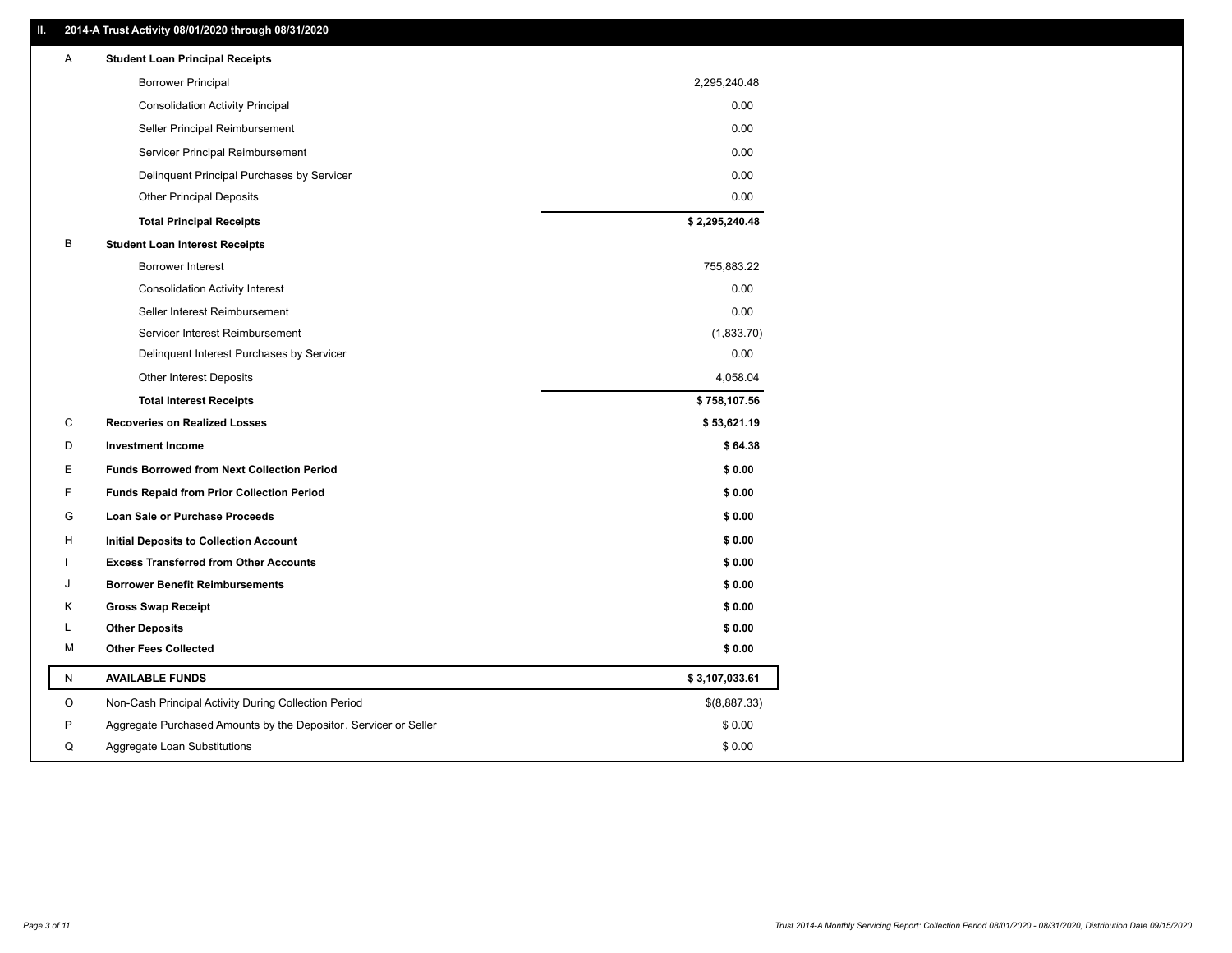|                   |                         |                          |         | 08/31/2020 |                  |                |                          |         | 07/31/2020 |                  |                |
|-------------------|-------------------------|--------------------------|---------|------------|------------------|----------------|--------------------------|---------|------------|------------------|----------------|
|                   |                         | <b>Wtd Avg</b><br>Coupon | # Loans | Principal  |                  | % of Principal | <b>Wtd Avg</b><br>Coupon | # Loans | Principal  |                  | % of Principal |
| INTERIM:          | IN SCHOOL               |                          | 8.53%   | 75         | \$1,018,956.75   | 0.667%         |                          | 8.51%   | 83         | \$1,107,045.39   | 0.713%         |
|                   | GRACE                   |                          | 9.01%   | 41         | \$518,793.18     | 0.339%         |                          | 9.14%   | 35         | \$431,302.56     | 0.278%         |
|                   | <b>DEFERMENT</b>        |                          | 8.47%   | 666        | \$8,725,078.55   | 5.707%         |                          | 8.43%   | 681        | \$8,751,637.60   | 5.640%         |
| <b>REPAYMENT:</b> | <b>CURRENT</b>          |                          | 7.73%   | 12,182     | \$128,514,444.84 | 84.062%        |                          | 7.70%   | 12,175     | \$127,380,610.19 | 82.090%        |
|                   | 31-60 DAYS DELINQUENT   |                          | 8.70%   | 161        | \$2,093,181.69   | 1.369%         |                          | 8.12%   | 111        | \$1,735,952.14   | 1.119%         |
|                   | 61-90 DAYS DELINQUENT   |                          | 8.69%   | 54         | \$753,473.05     | 0.493%         |                          | 9.10%   | 50         | \$642,807.50     | 0.414%         |
|                   | 91-120 DAYS DELINQUENT  |                          | 8.70%   | 32         | \$526,957.52     | 0.345%         |                          | 8.56%   | 26         | \$507,167.84     | 0.327%         |
|                   | 121-150 DAYS DELINQUENT |                          | 8.88%   | 18         | \$309,665.72     | 0.203%         |                          | 8.22%   | 26         | \$413,439.48     | 0.266%         |
|                   | 151-180 DAYS DELINQUENT |                          | 8.29%   | 24         | \$476,398.32     | 0.312%         |                          | 8.74%   | 20         | \$433,707.87     | 0.279%         |
|                   | > 180 DAYS DELINQUENT   |                          | 8.73%   | 8          | \$147,969.08     | 0.097%         |                          | 9.09%   | 19         | \$301,601.81     | 0.194%         |
|                   | <b>FORBEARANCE</b>      |                          | 8.17%   | 618        | \$9,794,754.58   | 6.407%         |                          | 8.35%   | 858        | \$13,467,568.87  | 8.679%         |
| <b>TOTAL</b>      |                         |                          |         | 13,879     | \$152,879,673.28 | 100.00%        |                          |         | 14,084     | \$155,172,841.25 | 100.00%        |
|                   |                         |                          |         |            |                  |                |                          |         |            |                  |                |

Percentages may not total 100% due to rounding \*

\*\* Smart Option Interest Only loans and \$25 Fixed Payment loans classified as in repayment whether student borrowers are in school, in grace, in deferment or required to make full principal and interest payments on their l

\*\*\* To conform with company standard reporting these sections now include Princial and Interest Accrued to Capitalize.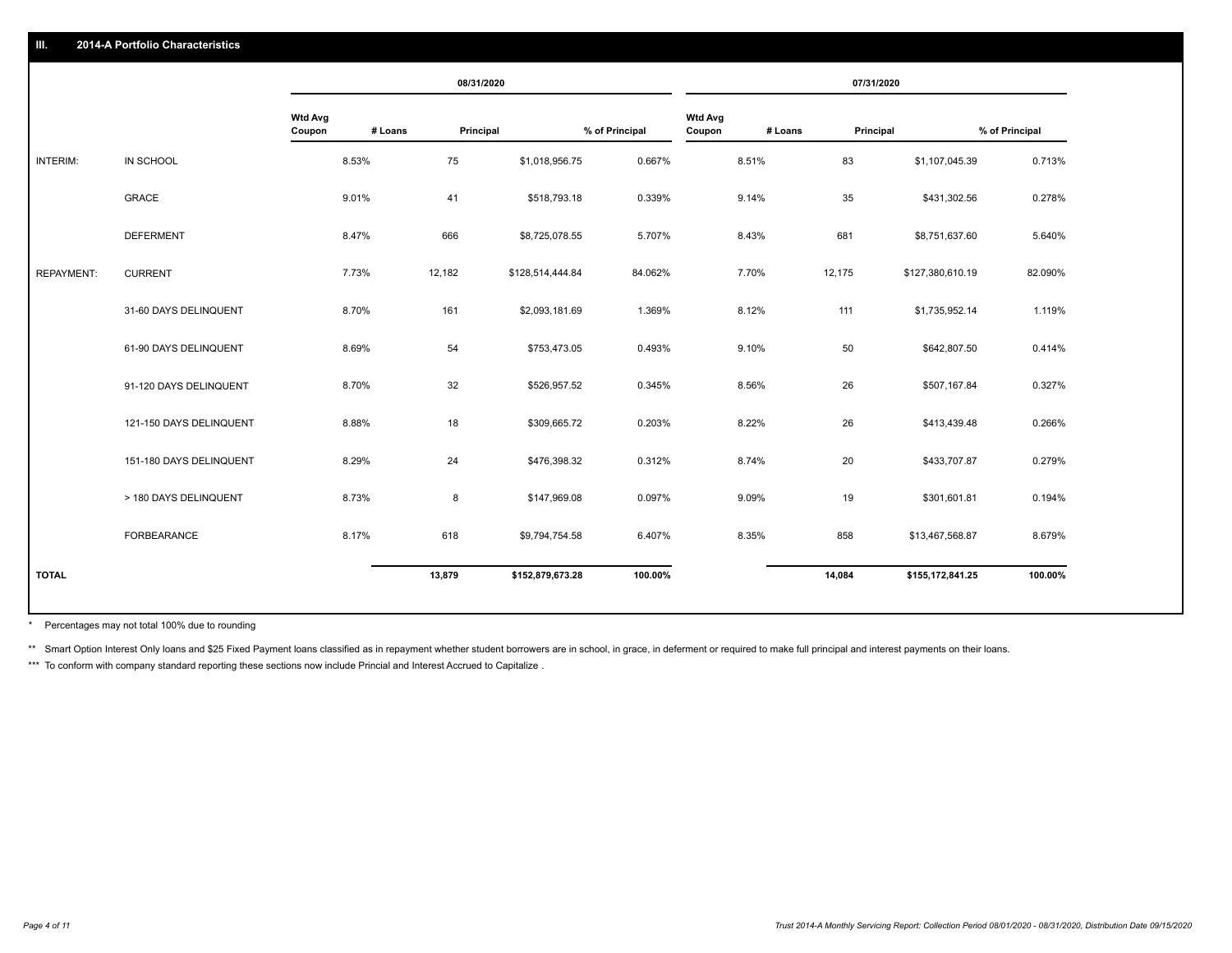|                                                         | 8/31/2020        | 7/31/2020        |
|---------------------------------------------------------|------------------|------------------|
| Pool Balance                                            | \$152,879,673.28 | \$155,172,841.25 |
| Total # Loans                                           | 13,879           | 14,084           |
| Total # Borrowers                                       | 10,955           | 11,124           |
| Weighted Average Coupon                                 | 7.84%            | 7.83%            |
| Weighted Average Remaining Term                         | 174.04           | 173.41           |
| Percent of Pool - Cosigned                              | 93.6%            | 93.6%            |
| Percent of Pool - Non Cosigned                          | 6.4%             | 6.4%             |
| Borrower Interest Accrued for Period                    | \$997,210.26     | \$1,008,603.51   |
| Outstanding Borrower Interest Accrued                   | \$4,176,357.23   | \$4,101,157.20   |
| Gross Principal Realized Loss - Periodic *              | \$148,174.01     | \$111,935.69     |
| Gross Principal Realized Loss - Cumulative *            | \$16,602,217.90  | \$16,454,043.89  |
| Delinquent Principal Purchased by Servicer - Periodic   | \$0.00           | \$0.00           |
| Delinguent Principal Purchased by Servicer - Cumulative | \$0.00           | \$0.00           |
| Recoveries on Realized Losses - Periodic                | \$53,621.19      | \$56.118.28      |
| Recoveries on Realized Losses - Cumulative              | \$1,744,599.67   | \$1,690,978.48   |
| Net Losses - Periodic                                   | \$94,552.82      | \$55,817.41      |
| Net Losses - Cumulative                                 | \$14,857,618.23  | \$14,763,065.41  |
| <b>Cumulative Gross Defaults</b>                        | \$16,602,217.90  | \$16,454,043.89  |
| Change in Gross Defaults                                | \$148,174.01     | \$111,935.69     |
| Non-Cash Principal Activity - Capitalized Interest      | \$149,422.19     | \$270,920.75     |
| Since Issued Total Constant Prepayment Rate (CPR) (1)   | 7.49%            | 7.55%            |
| <b>Loan Substitutions</b>                               | \$0.00           | \$0.00           |
| <b>Cumulative Loan Substitutions</b>                    | \$0.00           | \$0.00           |
| <b>Unpaid Master Servicing Fees</b>                     | \$0.00           | \$0.00           |
| <b>Unpaid Sub-Servicing Fees</b>                        | \$0.00           | \$0.00           |
| <b>Unpaid Administration Fees</b>                       | \$0.00           | \$0.00           |
| Unpaid Carryover Master Servicing Fees                  | \$0.00           | \$0.00           |
| Unpaid Carryover Sub-Servicing Fees                     | \$0.00           | \$0.00           |
| Note Interest Shortfall                                 | \$0.00           | \$0.00           |

\* In accordance with the Sub-Servicer's current policies and procedures, after September 1, 2017 loans subject to bankruptcy claims generally will not be reported as a charged- off unless and until they are delinquent for

(1) Since Issued Total CPR calculations found in monthly servicing reports issued on or prior to September 15, 2015 originally included loans that were removed from the pool by the sponsor because they became ineligible fo between the cut-off date and settlement date. On October 5, 2015, Since Issued Total CPR calculations were revised to exclude these loans and all prior monthly servicing reports were restated. For additional information, s CPR Methodology' found on page 11 of this report.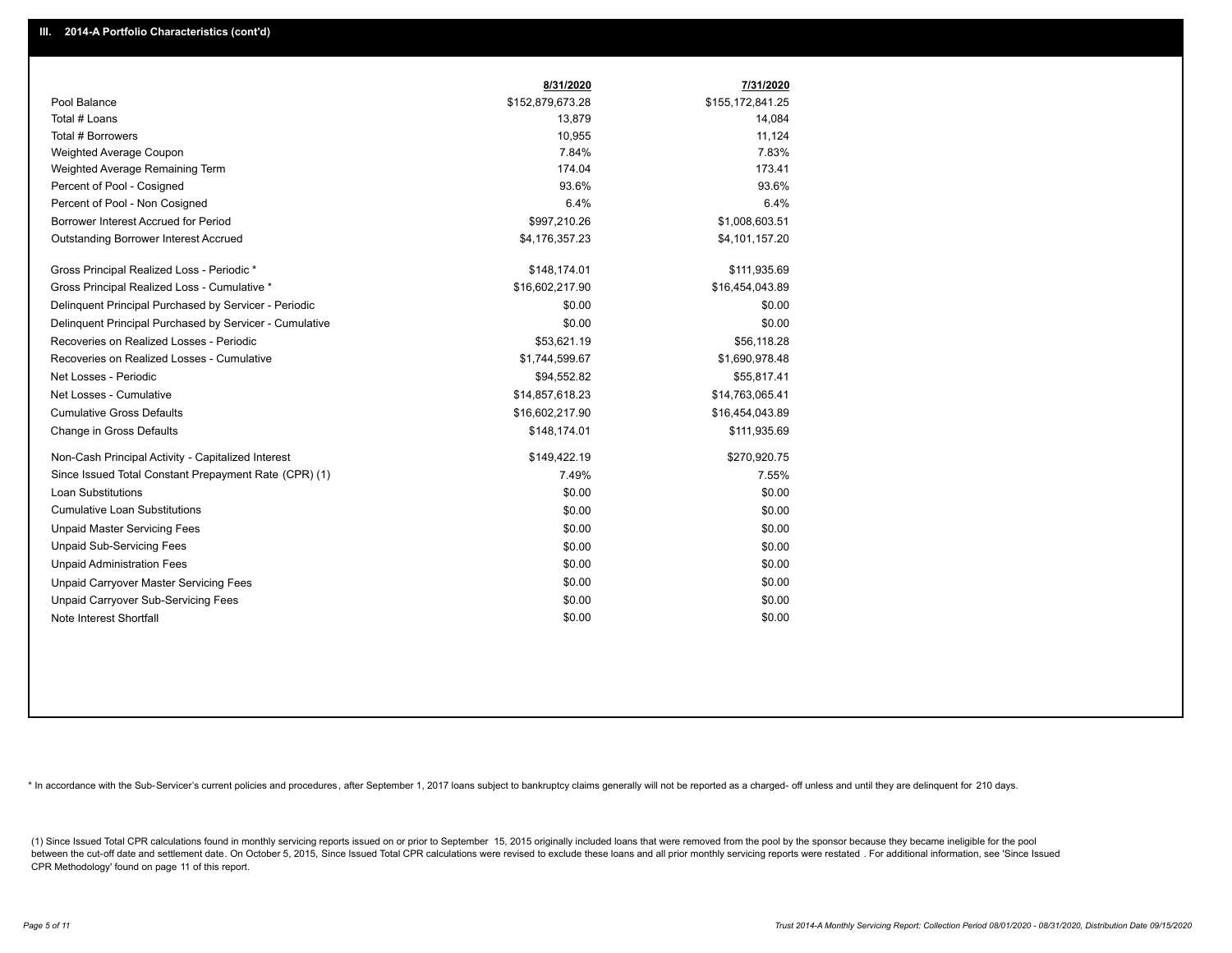## **IV. 2014-A Portfolio Statistics by Loan Program**

|                                                        | Weighted<br><b>Average Coupon</b> | # LOANS | <b>\$ AMOUNT</b> | $%$ *    |
|--------------------------------------------------------|-----------------------------------|---------|------------------|----------|
| - Smart Option Deferred Loans                          | 8.19%                             | 7,020   | \$78,447,879.92  | 51.313%  |
| - Smart Option Fixed Pay Loans                         | 7.78%                             | 4,017   | \$53,773,869.74  | 35.174%  |
| - Smart Option Interest-Only Loans                     | 6.69%                             | 2,842   | \$20,657,923.62  | 13.513%  |
| Other Loan Programs                                    | 0.00%                             | 0.00    | \$0.00           | 0.000%   |
| <b>Total</b>                                           | 7.84%                             | 13,879  | \$152,879,673.28 | 100.000% |
| Prime Indexed Loans -- Monthly Reset Adjustable        |                                   |         | \$0.00           |          |
| Prime Indexed Loans -- Monthly Reset Non-Adjustable    |                                   |         | \$0.00           |          |
| Prime Indexed Loans -- Quarterly Reset Adjustable      |                                   |         | \$0.00           |          |
| Prime Indexed Loans -- Quarterly Reset Non-Adjustable  |                                   |         | \$0.00           |          |
| Prime Indexed Loans -- Annual Reset                    |                                   |         | \$0.00           |          |
| <b>T-Bill Indexed Loans</b>                            |                                   |         | \$0.00           |          |
| <b>Fixed Rate Loans</b>                                |                                   |         | \$20,025,730.09  |          |
| <b>LIBOR Indexed Loans</b>                             |                                   |         | \$132,853,943.19 |          |
|                                                        |                                   |         |                  |          |
| * Note: Percentages may not total 100% due to rounding |                                   |         |                  |          |

To conform with company standard reporting these sections now include Princial and Interest Accrued to Capitalize .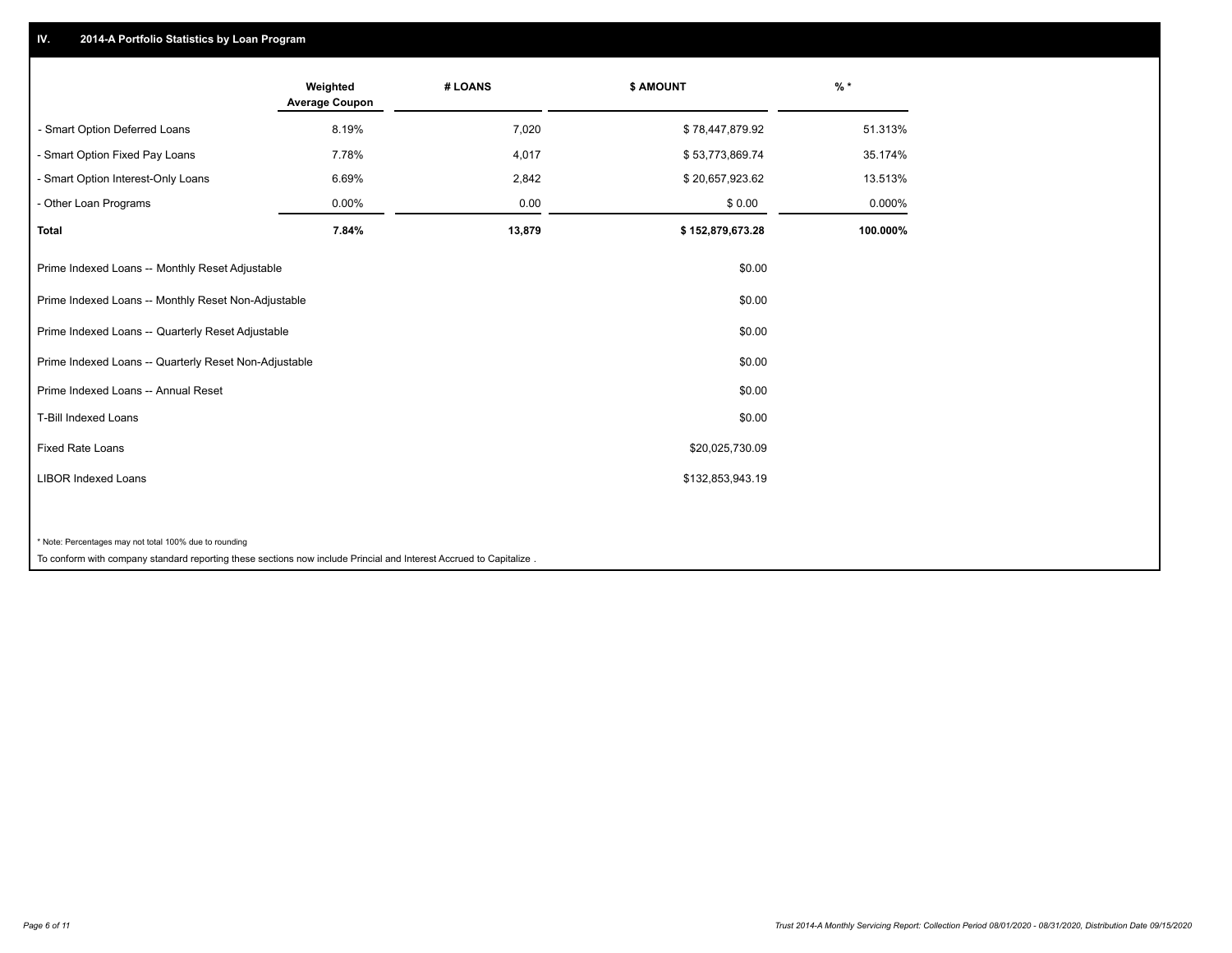| v. | 2014-A Reserve Account and Principal Distribution Calculations                                                                                                                                     |                  |  |
|----|----------------------------------------------------------------------------------------------------------------------------------------------------------------------------------------------------|------------------|--|
| А. | <b>Reserve Account</b>                                                                                                                                                                             |                  |  |
|    | Specified Reserve Account Balance                                                                                                                                                                  | \$958,735.00     |  |
|    | Actual Reserve Account Balance                                                                                                                                                                     | \$958,735.00     |  |
| В. | <b>Principal Distribution Amount</b>                                                                                                                                                               |                  |  |
|    | Class A Notes Outstanding<br>i.                                                                                                                                                                    | \$71,641,536.71  |  |
|    | Pool Balance<br>ii.                                                                                                                                                                                | \$152,879,673.28 |  |
|    | First Priority Principal Distribution Amount (i - ii)<br>iii.                                                                                                                                      | \$0.00           |  |
|    | Class A and B Notes Outstanding<br>iv.                                                                                                                                                             | \$107,641,536.71 |  |
|    | First Priority Principal Distribution Amount<br>v.                                                                                                                                                 | \$0.00           |  |
|    | Pool Balance<br>vi.                                                                                                                                                                                | \$152,879,673.28 |  |
|    | Specified Overcollateralization Amount<br>vii.                                                                                                                                                     | \$45,863,901.98  |  |
|    | viii. Regular Principal Distribution Amount (iv - v) - (vi - vii)                                                                                                                                  | \$625,765.41     |  |
|    |                                                                                                                                                                                                    |                  |  |
|    | Notes Outstanding<br>ix.                                                                                                                                                                           | \$149,641,536.71 |  |
|    | First Priority Principal Distribution Amount<br>х.                                                                                                                                                 | \$0.00           |  |
|    | Regular Principal Distribution Amount<br>xi.                                                                                                                                                       | \$625,765.41     |  |
|    | Available Funds (after payment of waterfall items A through J) *<br>xii.                                                                                                                           | \$1,955,795.38   |  |
|    | xiii. Additional Principal Distribution Amount (min(ix - x - xi, xiii))                                                                                                                            | \$977,897.69     |  |
|    | * Represents 50% of value if the principal balance of the notes is greater than 10% of initial principal balance of the notes or the Class A and Class B note are reduced to 0, otherwise the full |                  |  |

value is shown.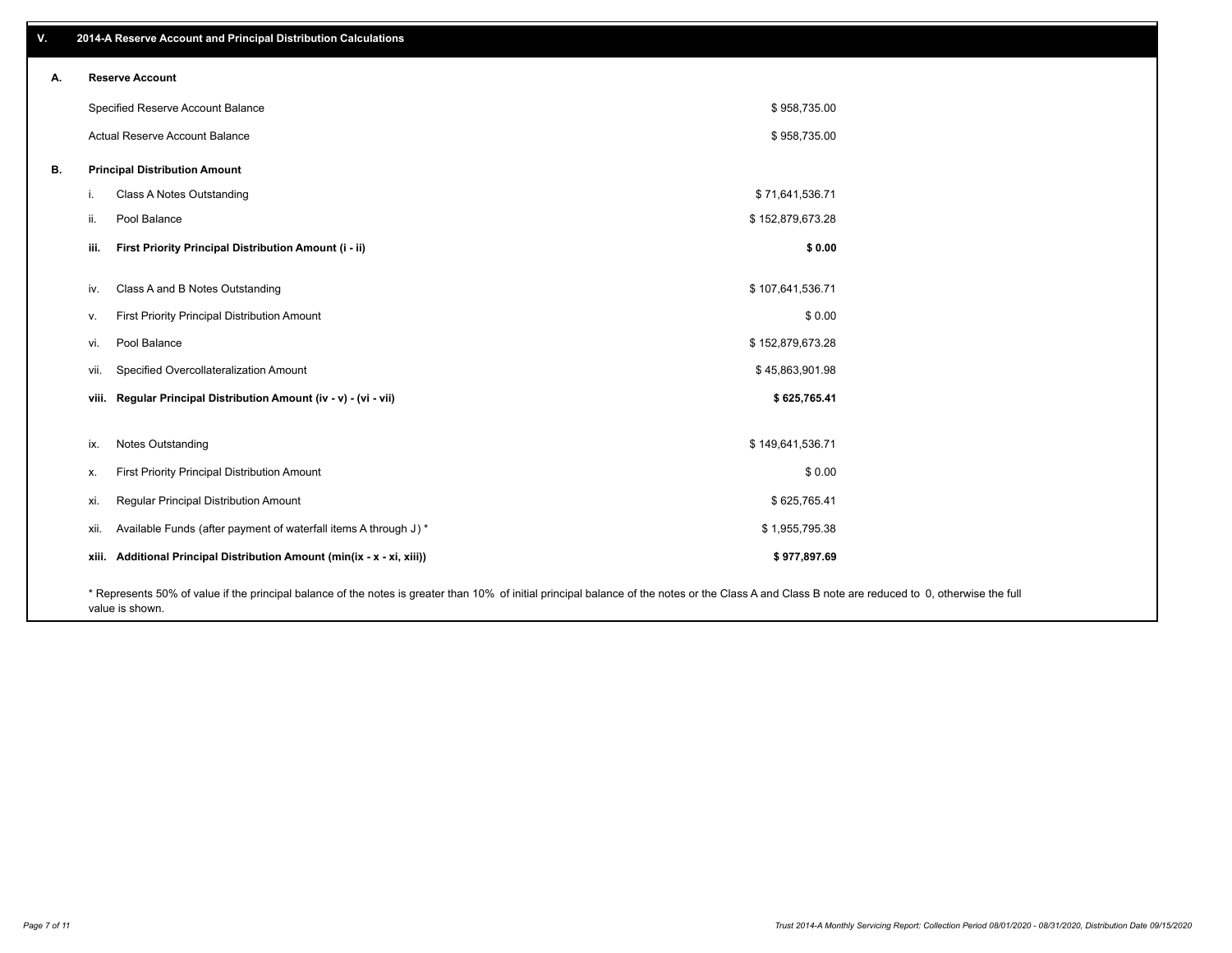|                              |                                                                                  | Paid             | <b>Funds Balance</b> |
|------------------------------|----------------------------------------------------------------------------------|------------------|----------------------|
| <b>Total Available Funds</b> |                                                                                  |                  | \$3,107,033.61       |
| <b>Trustee Fees</b><br>Α     |                                                                                  | \$0.00           | \$3,107,033.61       |
| В                            | i. Master Servicing Fees                                                         | \$6,424.48       | \$3,100,609.13       |
|                              | ii. Sub-Servicing Fees                                                           | \$104,006.42     | \$2,996,602.71       |
| $\mathsf C$                  | i. Administration Fees                                                           | \$6,667.00       | \$2,989,935.71       |
|                              | ii. Unreimbursed Administrator Advances plus any Unpaid                          | \$25,000.00      | \$2,964,935.71       |
| D                            | Class A Noteholders Interest Distribution Amount                                 | \$105,874.92     | \$2,859,060.79       |
| Е                            | First Priority Principal Payment                                                 | \$0.00           | \$2,859,060.79       |
| F                            | Class B Noteholders Interest Distribution Amount                                 | \$120,000.00     | \$2,739,060.79       |
| G                            | Class C Noteholders Interest Distribution Amount                                 | \$157,500.00     | \$2,581,560.79       |
| H                            | Reinstatement Reserve Account                                                    | \$0.00           | \$2,581,560.79       |
|                              | Regular Principal Distribution                                                   | \$625,765.41     | \$1,955,795.38       |
| J                            | i. Carryover Master Servicing Fees                                               | \$0.00           | \$1,955,795.38       |
|                              | ii. Carryover Sub-servicing Fees                                                 | \$0.00           | \$1,955,795.38       |
| Κ                            | Additional Principal Distribution Amount                                         | \$977,897.69     | \$977,897.69         |
| L.                           | Unpaid Expenses of Trustee                                                       | \$0.00           | \$977,897.69         |
|                              |                                                                                  |                  |                      |
| M                            | Unpaid Expenses of Administrator                                                 | \$0.00           | \$977,897.69         |
| N                            | Remaining Funds to the Excess Distribution Certificateholder                     | \$977,897.69     | \$0.00               |
| <b>Waterfall Conditions</b>  |                                                                                  |                  |                      |
|                              | <b>Class C Noteholders' Interest Distribution Condition</b>                      |                  |                      |
| i.                           | Pool Balance                                                                     | \$152,879,673.28 |                      |
| ii.                          | Class A and B Notes Outstanding                                                  | \$107,641,536.71 |                      |
| iii.                         | Class C Noteholders' Interest Distribution Ratio (i / ii)                        | 142.03%          |                      |
| iv.                          | Minimum Ratio                                                                    | 110.00%          |                      |
| ۷.                           | Is the Class C Noteholders' Interest Distribution Condition Satisfied (iii > iv) | Y                |                      |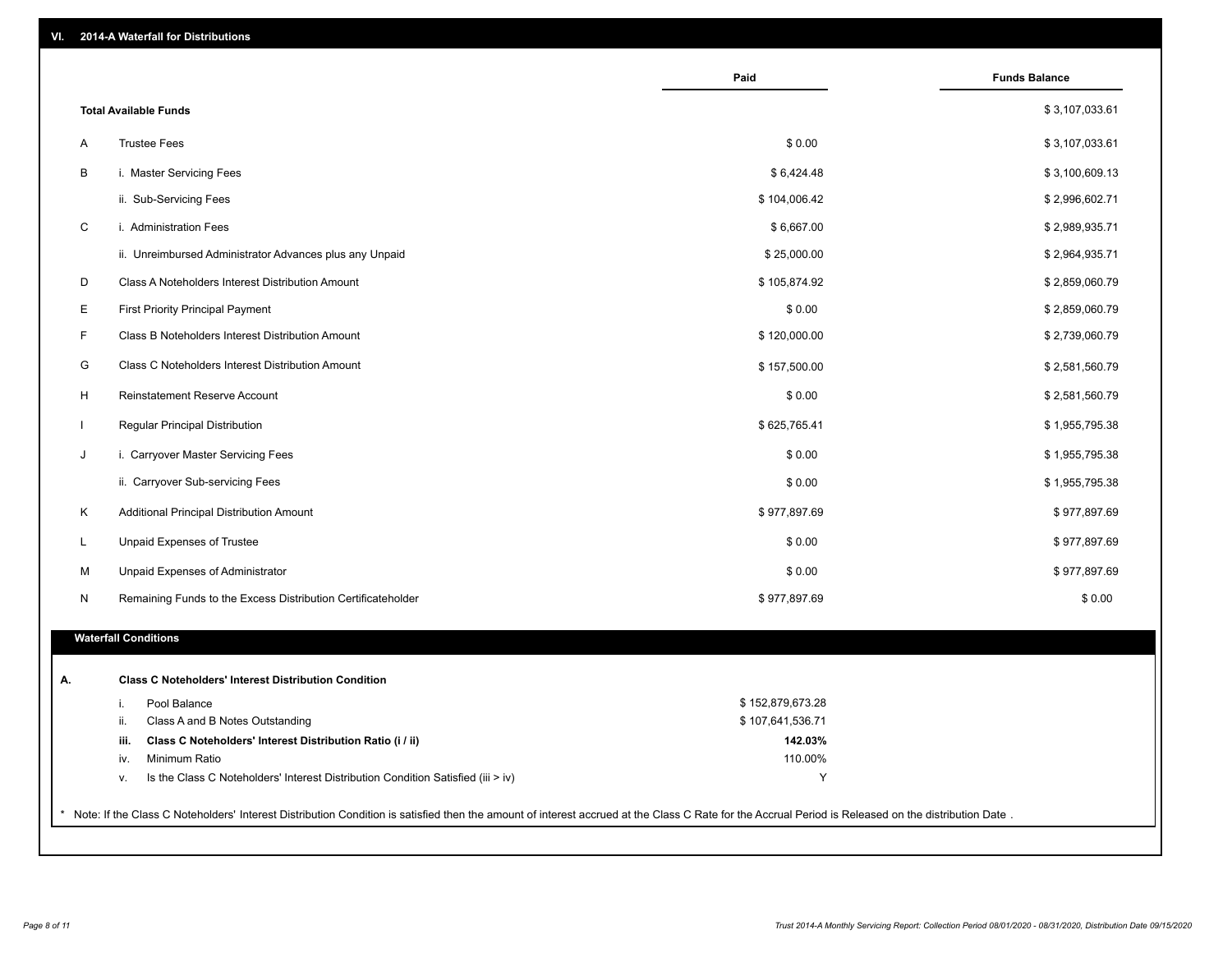| <b>Distribution Amounts</b>                                |                         |                         |                         |
|------------------------------------------------------------|-------------------------|-------------------------|-------------------------|
|                                                            | A <sub>2</sub> A        | A <sub>2</sub> B        | A3                      |
| Cusip/Isin                                                 | 784456AB1               | 784456AC9               | 784456AD7               |
| <b>Beginning Balance</b>                                   | \$10,820,768.36         | \$10,820,768.35         | \$50,000,000.00         |
| Index                                                      | <b>FIXED</b>            | <b>LIBOR</b>            | <b>LIBOR</b>            |
| Spread/Fixed Rate                                          | 3.05%                   | 1.15%                   | 1.50%                   |
| Record Date (Days Prior to Distribution)                   | 1 NEW YORK BUSINESS DAY | 1 NEW YORK BUSINESS DAY | 1 NEW YORK BUSINESS DAY |
| <b>Accrual Period Begin</b>                                | 8/15/2020               | 8/17/2020               | 8/17/2020               |
| <b>Accrual Period End</b>                                  | 9/15/2020               | 9/15/2020               | 9/15/2020               |
| Daycount Fraction                                          | 0.08333333              | 0.08055556              | 0.08055556              |
| Interest Rate*                                             | 3.05000%                | 1.31188%                | 1.66188%                |
| <b>Accrued Interest Factor</b>                             | 0.002541667             | 0.001056792             | 0.001338737             |
| <b>Current Interest Due</b>                                | \$27,502.79             | \$11,435.30             | \$66,936.83             |
| Interest Shortfall from Prior Period Plus Accrued Interest | $\frac{1}{2}$           | $\mathcal{S}$ -         | $\mathcal{S}$ -         |
| <b>Total Interest Due</b>                                  | \$27,502.79             | \$11,435.30             | \$66,936.83             |
| <b>Interest Paid</b>                                       | \$27,502.79             | \$11,435.30             | \$66,936.83             |
| <b>Interest Shortfall</b>                                  | $\mathsf{\$}$ -         | $\mathcal{S}$ -         | $\mathsf{\$}$ -         |
| <b>Principal Paid</b>                                      | \$801,831.55            | \$801,831.55            | $\mathsf{\$}$ -         |
| <b>Ending Principal Balance</b>                            | \$10,018,936.81         | \$10,018,936.80         | \$50,000,000.00         |
| Paydown Factor                                             | 0.011791640             | 0.011791640             | 0.000000000             |
| <b>Ending Balance Factor</b>                               | 0.147337306             | 0.147337306             | 1.000000000             |

\* Pay rates for Current Distribution. For the interest rates applicable to the next distribution date, please see https://www.salliemae.com/about/investors/data/SMBabrate.txt.

**VII. 2014-A Distributions**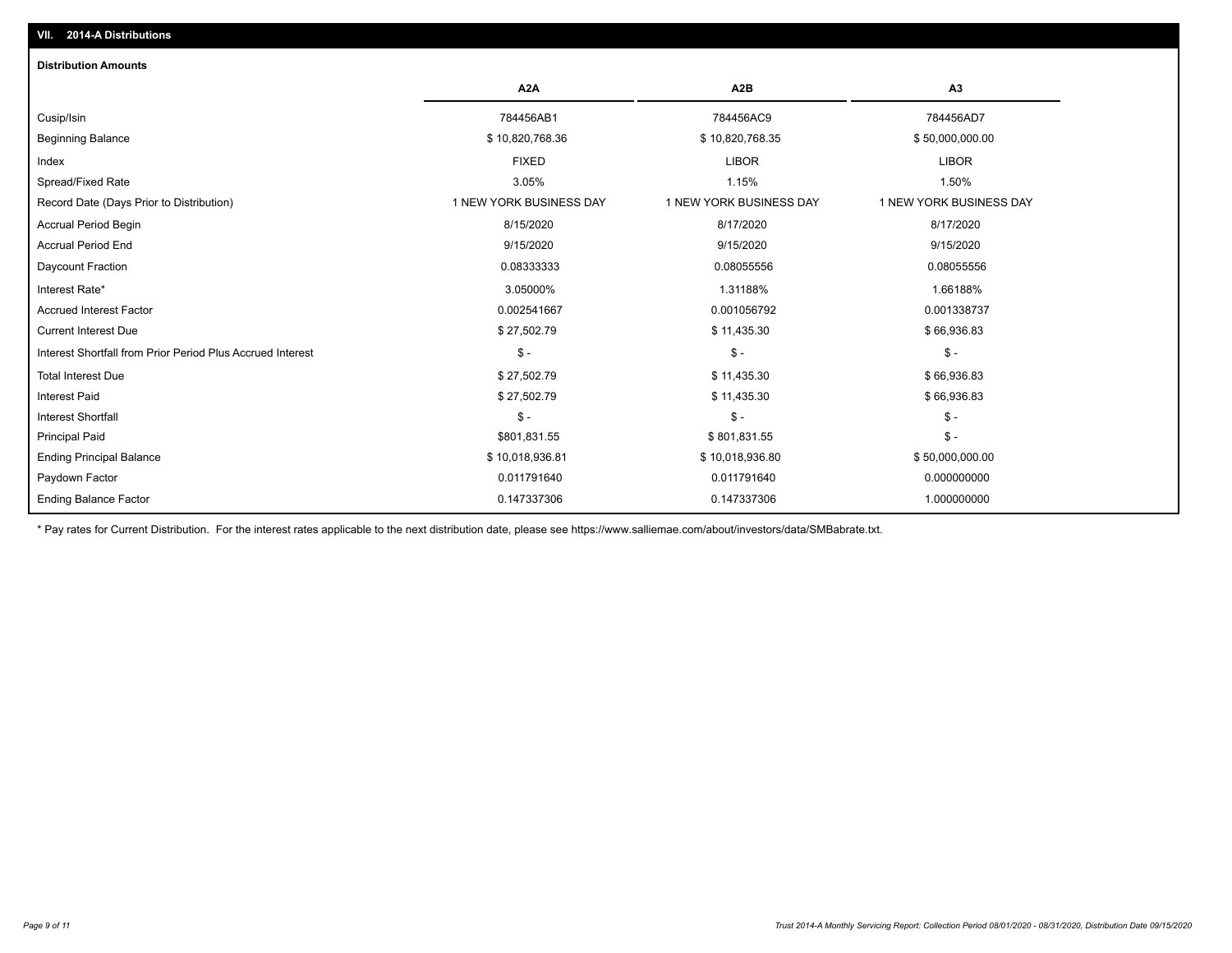| <b>Distribution Amounts</b>                                |                         |                         |
|------------------------------------------------------------|-------------------------|-------------------------|
|                                                            | в                       | C                       |
| Cusip/Isin                                                 | 784456AE5               | 784456AF2               |
| <b>Beginning Balance</b>                                   | \$36,000,000.00         | \$42,000,000.00         |
| Index                                                      | <b>FIXED</b>            | <b>FIXED</b>            |
| Spread/Fixed Rate                                          | 4.00%                   | 4.50%                   |
| Record Date (Days Prior to Distribution)                   | 1 NEW YORK BUSINESS DAY | 1 NEW YORK BUSINESS DAY |
| Accrual Period Begin                                       | 8/15/2020               | 8/15/2020               |
| <b>Accrual Period End</b>                                  | 9/15/2020               | 9/15/2020               |
| Daycount Fraction                                          | 0.08333333              | 0.08333333              |
| Interest Rate*                                             | 4.00000%                | 4.50000%                |
| <b>Accrued Interest Factor</b>                             | 0.003333333             | 0.003750000             |
| <b>Current Interest Due</b>                                | \$120,000.00            | \$157,500.00            |
| Interest Shortfall from Prior Period Plus Accrued Interest | $\mathsf{\$}$ -         | $\mathsf{\$}$ -         |
| <b>Total Interest Due</b>                                  | \$120,000.00            | \$157,500.00            |
| <b>Interest Paid</b>                                       | \$120,000.00            | \$157,500.00            |
| <b>Interest Shortfall</b>                                  | $\mathcal{S}$ -         | $\frac{1}{2}$           |
| <b>Principal Paid</b>                                      | $\mathsf{\$}$ -         | $$ -$                   |
| <b>Ending Principal Balance</b>                            | \$36,000,000.00         | \$42,000,000.00         |
| Paydown Factor                                             | 0.000000000             | 0.000000000             |
| <b>Ending Balance Factor</b>                               | 1.000000000             | 1.000000000             |

\* Pay rates for Current Distribution. For the interest rates applicable to the next distribution date, please see https://www.salliemae.com/about/investors/data/SMBabrate.txt.

**VII. 2014-A Distributions**